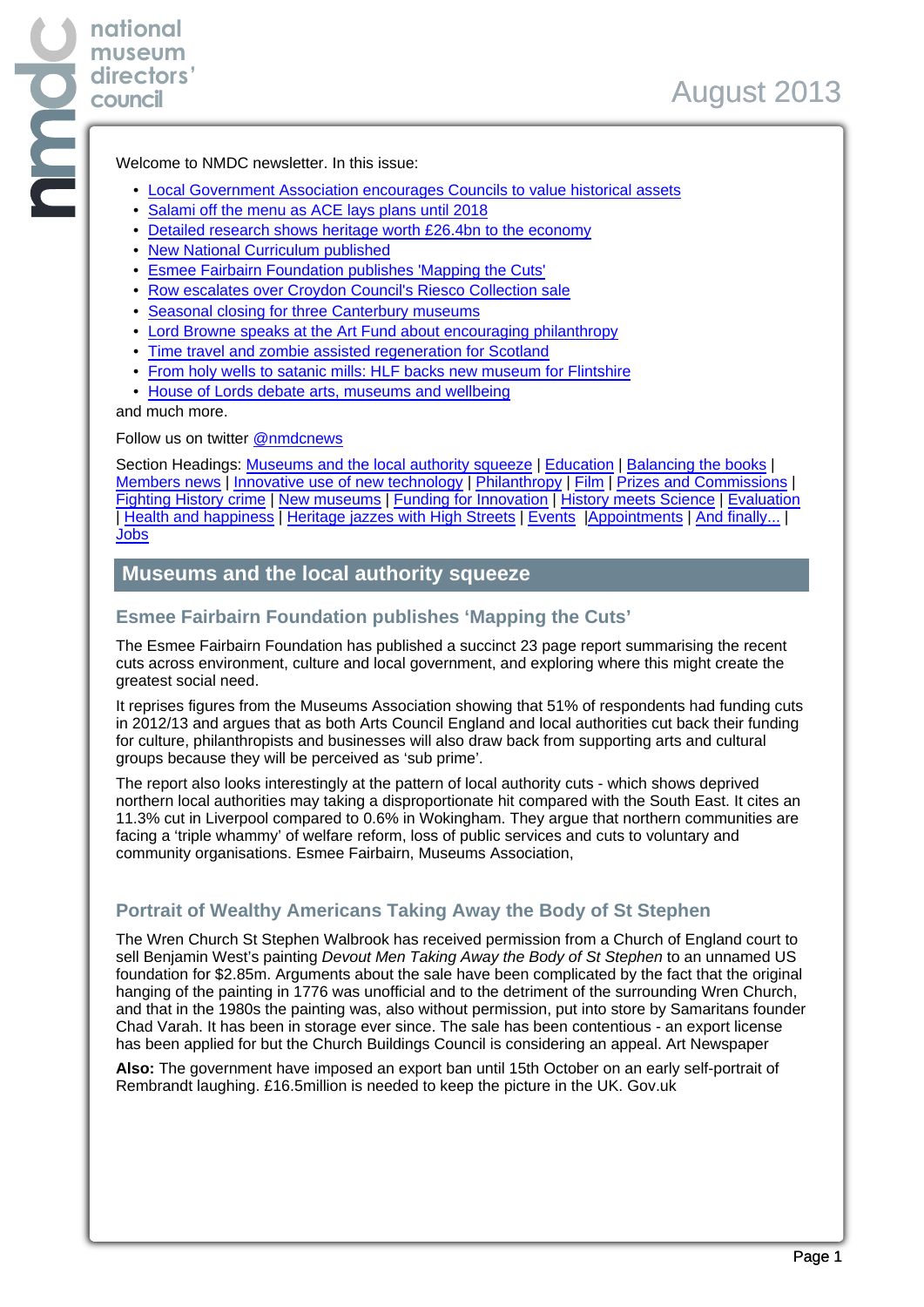### **Local Government Association encourages Councils to value historical assets**

English Heritage and the Local Government Association have just published a group of case studies demonstrating that even against a background of cuts, neglecting or removing support from heritage is a false economy. In her introduction Councillor Flick Rea writes "the case studies vividly show that heritage has the ability to help councils achieve a range of local priorities – from boosting economic growth through tourism, jobs and attracting businesses, to improving the attractiveness of places and engaging communities."

Among the case studies is Barnsley Council, which started from a base of one million museum visitors each year, bringing £13m to the economy and has now attracted European and lottery funding to grow the sector further and build a new museum. Local Government Association

## **Reports of arts crisis outside London following cuts**

Various sources are pointing to a culture funding crisis outside London following cuts. Research by the Labour Party showed that the arts are 56% reliant on squeezed local councils beyond the capital, and receive far smaller sums from Arts Council England because of the concentration of national institutions in the capital (e.g. £1.29 in the South East vs. £21.33 in London). In the East Midlands where West Bromwich gallery The Public is threatened with closure, its Director warned of a 'cultural desert' if the double whammy of low council investment and lower philanthropy rates outside the capital continued. Writing for the Spectator, Art Fund Director Stephen Deuchar points out that 9 out of 10 finalists for the annual Arts Fund prize were supported by local authorities and that this vibrant regional culture may be smothered if more funding is withdrawn. Politics home,Express and Star, ITV, Spectator

## **Row escalates over Croydon Council's Riesco Collection Sale**

Last month we reported that Croydon Council was contentiously intending to sell 24 items from its Riesco Collection of Chinese ceramics for an estimated £13m. It has now confirmed the sale will go ahead, and plans to spend the money on refurbishing a local theatre.

A succession of museum bodies have criticised the sale. The HLF say that they may attempt to reclaim some or all of the £934,000 they invested in Croydon's museum service. The Museums Association say the plans break its code of ethics, and Arts Council of England says it will now explore whether to remove the Museum of Croydon's accreditation. This will jeopardise any future funding bids by the museum service.

Croydon Council want to sell quickly in response to the boom in the price of Chinese artefacts. Of those who responded to a consultation on the sale, only one group were in favour. Councillor Tim Pollard, cabinet member for children, families and learning, said: "Clearly this has been a difficult decision to make, and one that we have not taken lightly…[But] the costs of maintaining this collection do not provide value for money to Croydon taxpayers, whereas the possibility of investing in the future of the Fairfield Halls will breathe new life into culture in Croydon for residents to experience and enjoy in the 21st century."

However, in a speech in the House of Lords, the Earl of Clancarty pointed out that "there is a history here. In 2010, Croydon Council threatened to axe all arts services and sell off 13 local libraries. Fortunately there has been enough of a public outcry for this not to happen, although the popular David Lean Cinema, which was also part of the Clocktower complex, has already been closed."

The Riesco family is understood to be divided on the issue. Riesco's surviving daughter, now 98, is content for the sale to go ahead, but at least one of his great-grandchildren opposes the plans. Croydon Guardian, Museums Association (accreditation), Guardian, Museums Association (sale to go ahead), House of Lords

# **Whithorn Trust faces closure**

The Whithorn Trust in Scotland is threatened with closure after a £10,500 shortfall in the funds offered by local government. The Trust administers various Iron Age and Bronze Age sites as well as an early Christian settlement with links to the shadowy 4thcentury figure St Ninian. This heritage attracts 75,000 people a year and generates an estimated £500,000 for the local economy. Now a petition has been launched suggesting that the venue is "too important as a museum and tourist venue for its fate and funding to be left to local council members". It asks for a coalition of partners, including the Council, to set up a dedicated funding structure. Museums Association, Whithorn Trust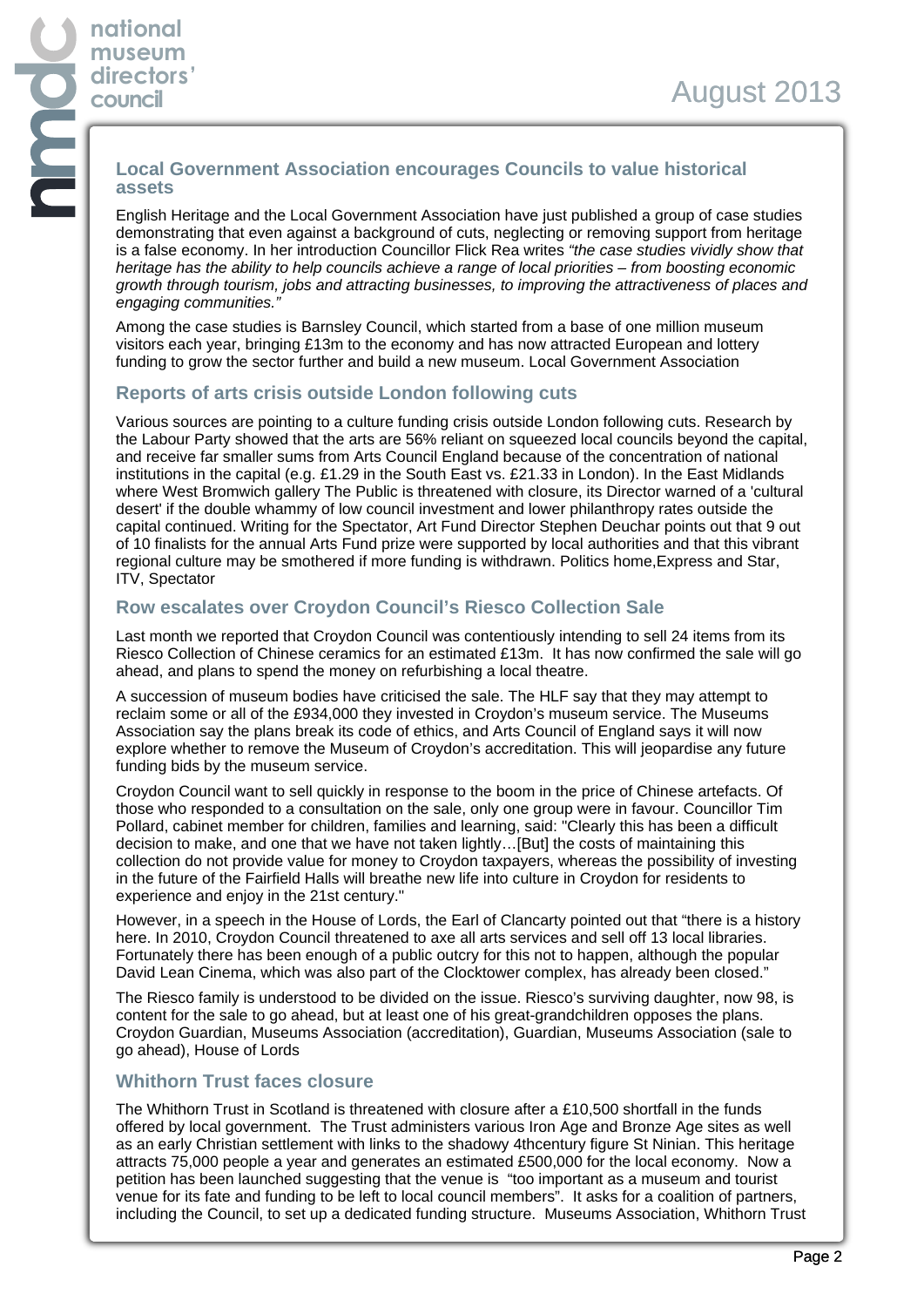# **Seasonal closing for three Canterbury Museums**

It now seems very likely that a number of Canterbury museums will be closed for extended periods or shut altogether as Canterbury City Council looked to make savings of £65,000. The proposals include the closure of the Roman Museum in Canterbury and seasonal opening only for Canterbury Heritage, Herne Bay and Whitstable Museums. A snippet in the Museums Journal reports a rebellion by Tory Councillors against these measures, but this was on an advisory committee only, and unless there are requests to 'call in' the decision for further analysis in the next couple of days, the planned cuts will automatically go ahead. Museums Journal (this link is mostly about the Whithorn Trust, but reports the Tory rebellion further down) Canterbury Times, Independent, Canterbury Council (detailed report on museum costs)

### **Museums Association's Cuts Survey**

The Museums Association is undertaking it's Cuts Survey for the third year and would very much like museums to take part. It provides an important overview of the impact of the cuts and an insight into the health of the sector across the UK. Last year's survey found that 51% of museums that took part in the survey had experienced budget cuts and 11% had been forced to close whole sites.

The survey will be online until 5th August and can be completed here. The results of the survey will be available in September.

#### **Trustee sackings at the Foundling Museum prompt letter from Attorney General's office**

The abrupt sacking of all the independently-appointed trustees of the Foundling Museum in late May, including artist Jeremy Deller has caused surprise across the cultural sector, and has also provoked a letter from the Attorney General's office to express concern that the "treatment of the museum … does not appear to fit with the spirit and intent of the arrangements put before the Attorney General [in 2001]". The row has arisen following disagreements between the Foundling Museum and its parent charity, Coram, about the direction of the museum.

Talks are ongoing between the Foundling and Coram. Additionally, many bodies who have funded the Foundling in recent years (including the Art Fund and the JP Getty Trust) have met with Coram and written to the Charity Commission and Attorney General to raise concerns. The Charity Commission is now reviewing Coram's actions and the relationships between the two charities and will submit a report to the Attorney General in late summer, who will then determine next steps if necessary. There is likely to be further news on the outcome in late September. Funding bodies are calling on the Coram Trust to accept the outcome of the review.Guardian

## **Education**

### **New national curriculum published**

The government has published its proposed new National Curriculum - there is now a final opportunity to comment until August 7th. The Cultural Learning Alliance has said that the changes are a 'mixed bag' with some strong positive features:

"We are delighted to see that space in the History curriculum has opened up to allow for more emphasis on local history and heritage, and that unhelpful phrases like 'appreciation of beauty' and 'the creation of pleasing objects' have been removed from the Art and Design specifications. Similarly, the Music Curriculum appears to be broadly in good shape, with a strong emphasis on musicianship and creativity. Much of the language used to describe learning across all subjects has been modified to encourage a less passive and more active and engaging experience."

However they express disappointment that Dance, Drama and Film are barely represented in the curriculum and that only Design shows a strong connection to the Creative Industries.

Design bodies say they are pleased with the new National Curriculum which will include use of 3D printers, microprocessors, laser cutters and robots from September 2014. Chief Executive of the Design Council, John Mathers, said "We're pleased that the government has taken on board our five design principles and listened to industry." Digital Arts Online, Telegraph (changes by subject), Gov.uk (new curriculum), Cultural Learning Alliance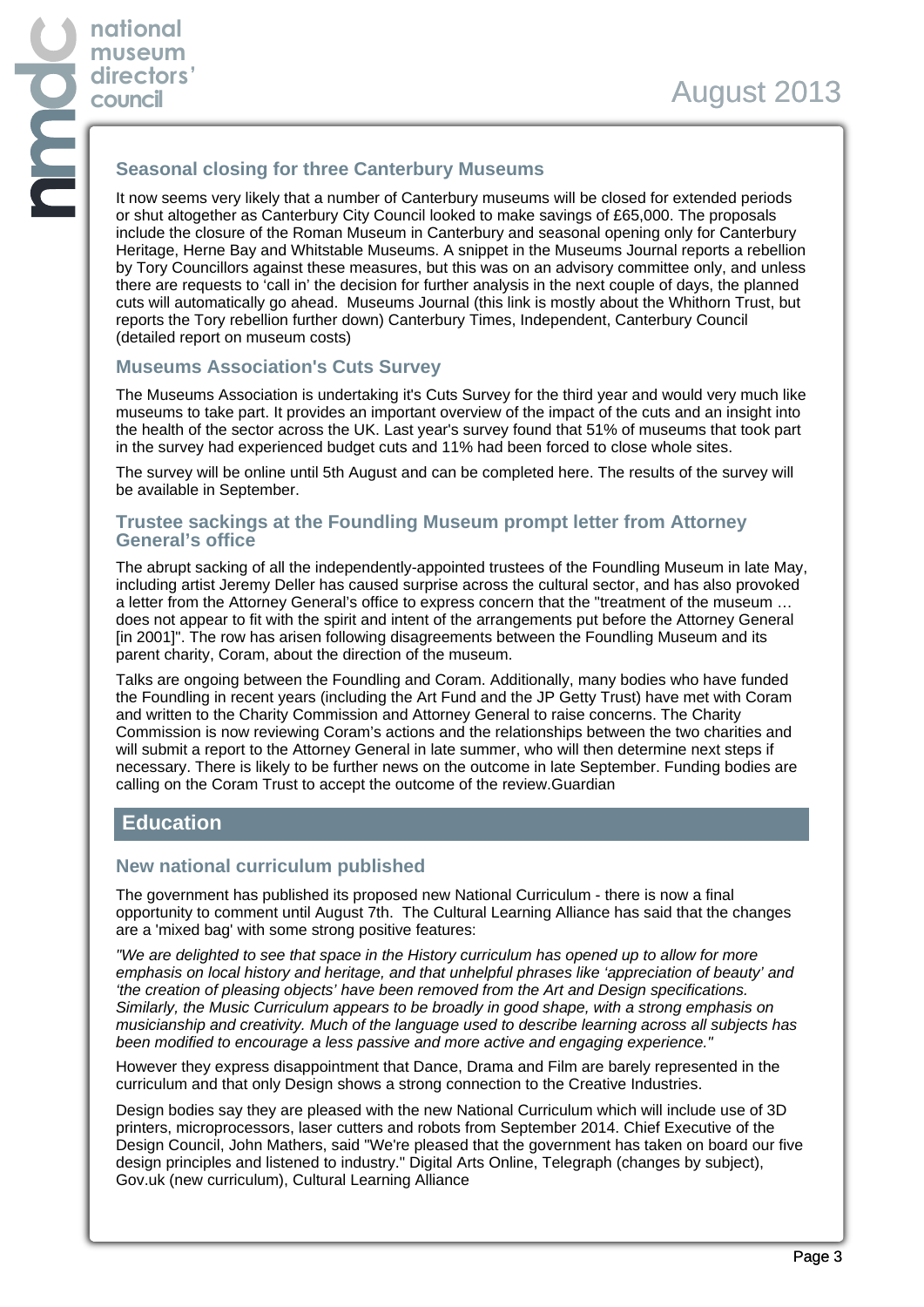## **Cultural Education report now published**

The government has also been working towards a National Plan for Cultural Education. It has taken a first step in this direction with a summary published during July. Commenting on the document, the Cultural Learning Alliance said that it welcomes the fact that so many visionary schools with excellent cultural projects have been celebrated. Nevertheless they add that it is only the 'beginning of the government's journey' towards a cultural education that reaches every child in the country. Their proposals include 'more fit for purpose GCSEs', accountability measures that ensure schools teach subjects not included in the Ebacc list and an awareness that a healthy arts and museum infrastructure beyond the school walls are vital to support this education. Gov.uk (report pdf), Gov.uk (short preamble), Cultural Learning Alliance

# **Balancing the books**

## **Salami off the menu as ACE lays plans until 2018**

Arts Council England has announced its next funding round for Major Partner Museums. In the light of the recent cuts, it reminds participants that 'funding may go down as well as up' and that it cannot guarantee commitments beyond 2015/16 as they are dependent on future government financial decisions. Chief Executive Alan Davey said

As with our last investment round, the application process will result in some organisations not receiving funding while others may see their funding go up or down. We'll also be welcoming applications from new organisations. There is no benefit in 'salami-slicing' and spreading the funds too thinly to make a substantial difference to anyone.

He also spoke about his sympathy for those having to make 'invidious' decisions in local authorities but added, "I would urge local authorities to consider not just the cost of funding the arts but what they give back now – and what more they could give with further encouragement." Museums need to apply for Major Partner Museum funding by January 2014. Arts Industry (subscription only), Museums Journal, Arts Council (next funding round announced).

# **Arts Council publishes Annual report (with handy infographics)**

Arts Council England has published the big statistics of its spend over the last year, along with handy infographics covering what it invested in, a pie chart breakdown, and how ACE funding compares to other sources of cultural sector income. £45,041,000 was spent on museums in 2012/13. Averaged across the whole cultural sector, ACE provides 29% of funding for its regularly funded organisations, with 49% coming from earned income, 11% from sponsorship and philanthropy, and 12% from local authorities and other local public grants. Arts Council (Annual Report),

## **Detailed research shows heritage worth £26.4bn to the economy**

The latest figures from the HLF show that heritage is worth £26.4bn to the UK economy. The statistics come as part of ongoing research compiled by Oxford Economics, whose first release of figures in 2010 were based on 2007 data and then estimated a figure of £20.6bn. The £5.8bn increase in only a few years is explained by:

- A 13% rise in international visits to the UK between 2007 2011;
- Domestic day trips rising by 47% in the same period;
- Visitors spent more on these trips in 2011 compared to 2007: 28% more for international visitors, 7% for internal tourists;
- 28% of people's holiday itinerary now includes heritage attractions (these figures may have been measured more accurately in the more recent survey); and
- Inflation however over the same period inflation was 14%, so only about half of the increase can be attributed to this.

The report adds:

The heritage tourism economy is therefore larger than many commonly defined sectors of the economy. For example, based on figures for 2011 from the ONS Annual Business Survey, the estimated £5.07 billion in direct GDP attributable to the heritage tourism economy is larger than the value added of the agriculture, forestry and fishing industry (£1.7 billion), the beer manufacturing industry (£2.4 billion), the paper and paper products manufacturing industry (£3.9 billion), and the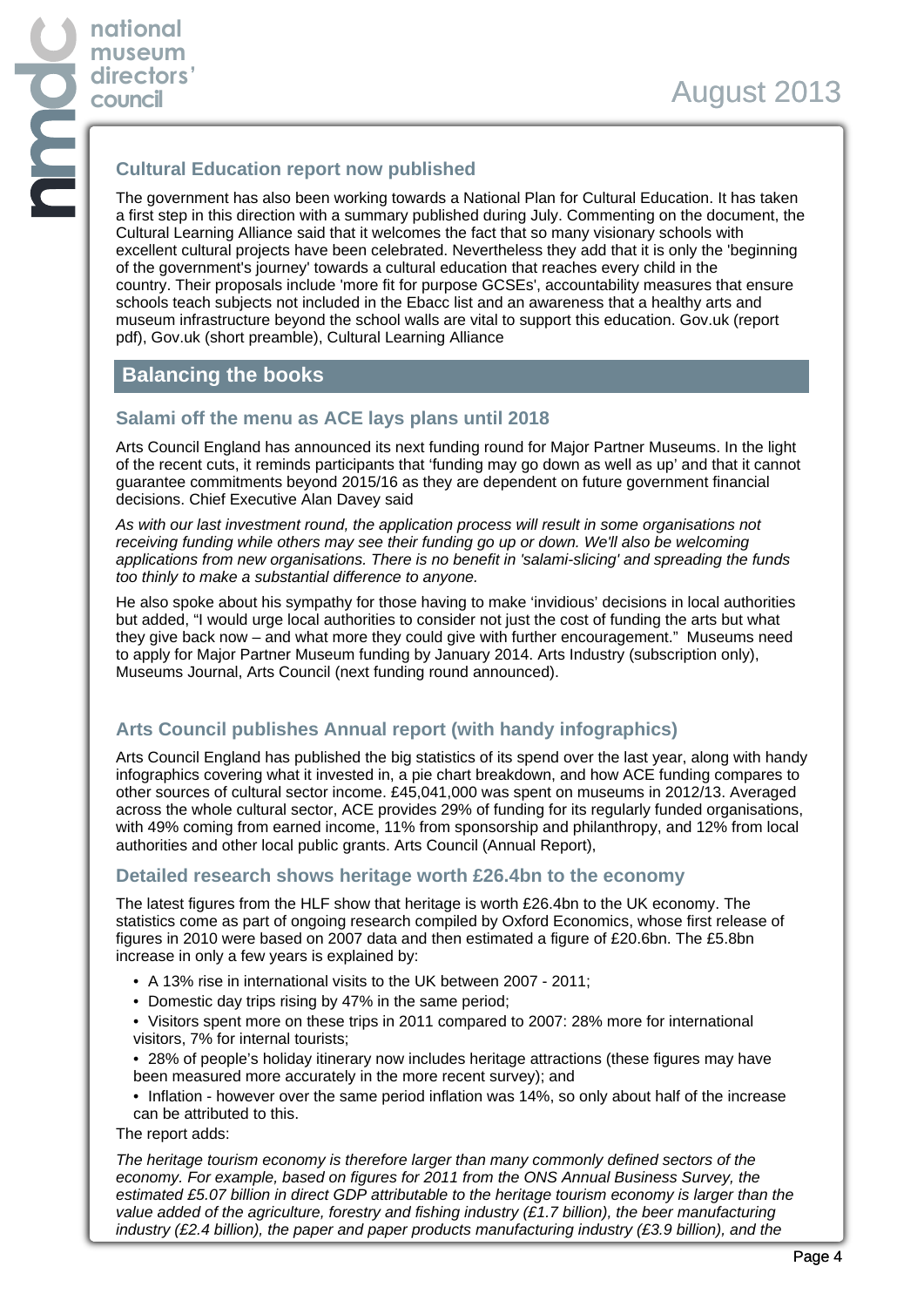#### construction of roads and railways (£2.8 billion).

The HLF's report also provides some concrete local examples of economic impact. For example, Jackfield Tile Museum now supports 73 jobs in the wider economy in rural Shropshire, compared to 40 before HLF redevelopment. HLF

**Also:** Visit England has welcomed the news that their budget has not been cut in the last Spending Review. They cite figures that tourism as a whole is worth £97bn to the economy. Visit England

**Also:** National Parks England has also announced figures for their contribution to the economy, which are estimated as somewhere between £4.1bn and £6.3bn. ALVA

#### **English Heritage sends annual report & accounts to Parliament**

English Heritage has published its annual report. Both introductory articles point to difficulties and extensive restructuring brought about by cuts, however Chief Executive Simon Thurley says, "while the [latest] total cut of 2% is substantial, the steps we have taken to reduce non-pay expenditure obviate the need for further structural change and should result in a balanced budget in 2013/14." Work in the last year includes the National Heritage Protection Plan "effectively a business plan for the historic environment", grants of £19.57m and major projects such as improvements to Stonehenge. Next year, a very rare example of a prisoner of war camp at Harperley in County Durham is to be restored. English Heritage

### **Bank of England confirms the Jane Austen tenner**

We reported last month on the growing row as the Bank of England laid plans to remove the only woman on the reverse of English currency. Protests included a staged demonstration outside the Bank by women dressed as Boudicca and Emmeline Pankhurst. However, capitulating in late July, the Bank's new Governor Mark Carney announced that it would be the rather more demure and financially-conscious Jane Austen gracing the ten pound note from 2017. Money which had been raised to challenge the Bank in court will now be donated to women's charities. Guardian (dressing up demo), Guardian (Austen victory), MsMagazine

### **Members news**

### **Major new gallery at York Castle Museum**

York Castle Museum has received £1,167,900 from the HLF to expand the museum into a major new gallery, including better disabled access. A new floor of York Castle Museum will be opened, including a gallery about the First World War 1914: When the World Changed Forever. The project will also include 500 volunteering opportunities, and involve people from across the region in developing the new spaces. York Castle Museum

#### **Visitors flock to newly opened Mary Rose**

The Mary Rose museum has seen 100,000 visitors in the eight weeks since it opened to the public. Chief Executive of the Trust, Rear Admiral John Lippett, said 'this is a phenomenal number, we are absolutely delighted.' Mary Rose

### **Tate Britain's £45m facelift nearly complete**

The final touches are being added to extensive improvements at Tate Britain, which should be complete in November. They include a stained glass window for the entrance of the art gallery by Richard Wright (the Tate has only two other pieces of stained glass in its collection, one being Bossayani's The Angel Blesses the Women Washing Clothes also at Tate Britain). There will also be new cafes and bars. Funders of the refurbishment include the Manton Foundation, Heritage Lottery Fund, the Gatsby Charitable Foundation, Linbury Trust and the Monument Trust. The Art Newspaper

#### **MGS awards £300k from strategic investment funds**

Museums Galleries Scotland has awarded strategic investment funds to nine projects. They include a new roof for one of the most northerly museums, the Old Haa Museum on Shetland, and help for the Scottish Railway Preservation Society to prevent metal theft. The next round of funds will be available in 2014. Museums Galleries Scotland, Museums Association, Bobby Tulloch (Old Haa Museum website)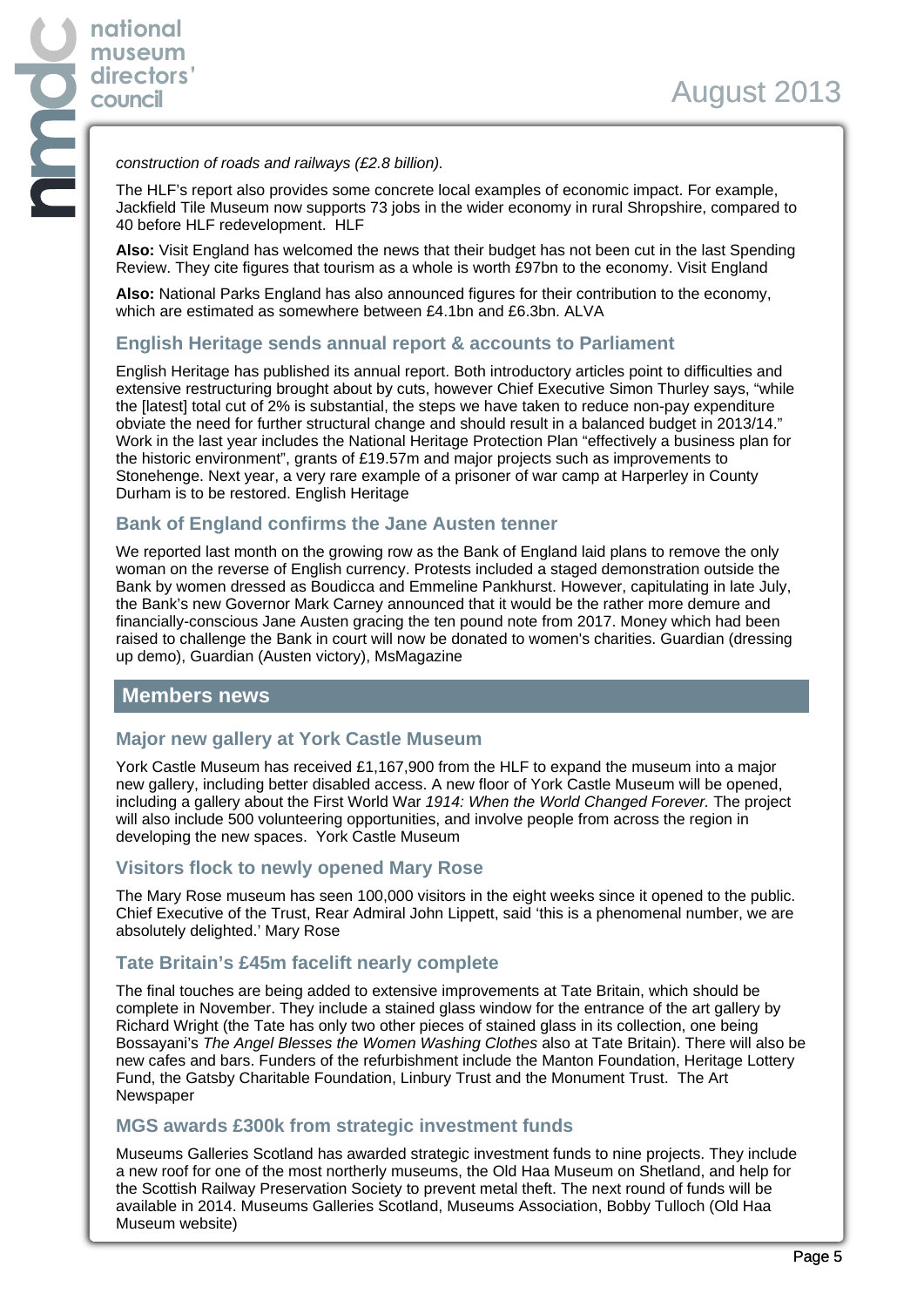## **Future of the Science Museum Group**

It has been revealed that the National Media Museum in Bradford was the site earmarked for closure if cuts to the Science Museum Group had exceeded 5%. A meeting of the Culture, Media and Sport Select Committee discussed its ongoing challenges, with Culture Minister Ed Vaizey saying that he is 'not territorial' and that help from the Department of Business, Innovation and Skills would be welcome. Museums Journal

## **Innovative use of new technology**

### **A licence to print gold at the Museum of London**

As debate continues about whether 3D printing is a passing fad or the future of Western commerce, two museums are exploring it in depth. The Design Museum's new exhibition, running until 29th October, declares 'The Future is here - a new industrial revolution' and adds that the line between designer, manufacturer and consumer are becoming increasingly blurred. Meanwhile New Scientist reports that replicas of the Cheapside Hoard, created by the Museum of London, will be invaluable for object research, as well as allowing visitors to pick up and touch at least a simulacrum of the priceless collection. Guardian, New Scientist, Museum of London, Design Museum

#### **Saved by a billion laser points: preserving the Science Museum shipping gallery**

The Science Museum's Shipping Galleries were opened in 1963, and so by the time they closed in 2012 the displays themselves were a piece of history. The museum therefore decided to get the entire space and its 1,800 objects laser scanned. Using data collected at a billion laser points they have now produced a 3D recreation of the space which it's possible to 'fly through' and look at all the exhibits in detail. The first results of what will be a much bigger online project have just been released in a video. At first sight, it looks like the results may be more elegant than many existing museum walkthrough programmes. Culture24

**Also**: As an increasing number of projects seek to reach people through digitisation, a Welsh Government survey shows that a fifth of their population have never used the internet. Pif online

# **Philanthropy**

### **Lord Browne speaks at the Art Fund about encouraging philanthropy**

Former BP oil executive and current Tate Chairman Lord Browne has given a speech at The Art Fund outlining concrete proposals for increasing philanthropy. He emphasised that he did not want to see philanthropy taking the place of already heavily-cut State support for institutions, but argued that the relationship between State funding and services should be more contractual, so it is clearer what government is 'buying' with its funding and what cultural institutions can reasonably deliver for that money. He argued that this might not save the government money, but would create a more attractive terrain for philanthropists to act within.

He spoke about his admiration for American philanthropists like Andrew Carnegie, who gave away 90% of his wealth before his death, and said that although US models of giving should be viewed with some caution, there were things to be learned from that model. He added that philanthropy should not just be for the mega-rich:

"When I arrived in the United States to work as Chief Financial Officer of the company Sohio, I received a letter from the philanthropic organisation United Way, a huge network of community organisations… Their letter welcomed me to the city and told me what my fair share of their funding in Cleveland would be. It was very matter of fact, and everyone received a letter - from the most junior staff to the Chief Executive. These requests weren't regarded as presumptuous or unwelcome. They are simply representative of what happens when you have a real culture of giving."

He added that with new digital platforms encouraging micro-philanthropy and Britain already towards the top of the European league table for charity, it was possible to evolve philanthropy further in the UK. Art Fund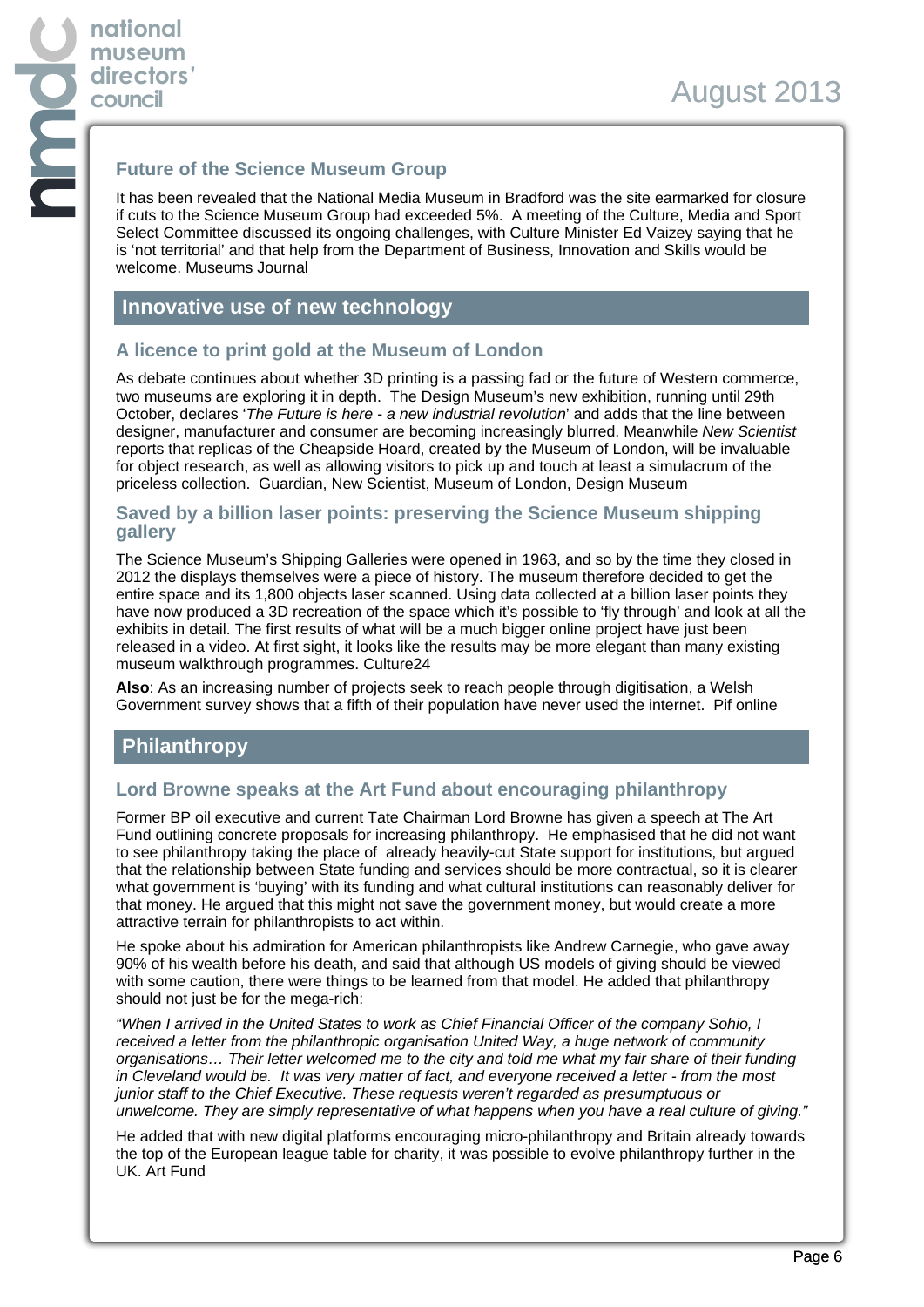### **Philanthropists who deserve a medal**

The Prince of Wales medal for arts philanthropy has now opened for nominations for a sixth year. Judges are looking for 'unknown philanthropists' as well as established givers. Chairs, Chief Executives and Development Directors may nominate any philanthropist who has given prior to August 2013 this year. Five winners will be honoured at a reception in December. Arts&Business

#### **Heritage Alliance on the brink of an ambitious 'Giving to Heritage' scheme**

The HLF estimates that the effect of government cuts will be a loss of £700m in investment in heritage across the UK over the next 5 years. The Heritage Alliance is now applying for £0.5m in funds to teach heritage enthusiasts to diversify funding sources for the sector. The Heritage Alliance hope to offer 8,500 training opportunities for them during 2014/15. They invite people to fill out a survey to assist their bid.Heritage Alliance, Heritage Alliance (newsletter - scroll for relevant article), Survey

## **Film**

### **Time travel and zombie assisted regeneration for Scotland**

First Minister Alex Salmond has announced a package of expert support to encourage more large movie projects to come to Scotland. Zombie movie World War Z was recently filmed in Glasgow, and it has just been announced that time travel drama Outlander will also be shot in Scotland. Salmond said:

"This announcement, which could see a crew of around 200 assembled and an estimated spend of £20 million in Scotland, is a wonderful endorsement of the scenery, talent and facilities on offer to film crews in this country and I can't wait to see some distinctly Scottish locations on screen." Scottish Government

### **BFI records a good year for British film as museums get in on the act**

The BFI's statistical yearbook shows that films that were at least partly British formed 15% of the global market last year. The book also reports that the demographic of cinema audiences is changing with over 45s forming the largest segment of cinema goers for the first time buying 36% of tickets, while the number of 15 - 24 year olds has declined.

Last month we reported on two museum shows that had become major cinema events (Pompeii Live and Exhibition Screen). A brief unscientific look at a rural smalltown cinema suggest that more institutions are following this trend (as with the V&A's Ziggy Stardust and the RSC's Richard II) and that cinema as an outpost of the 'live' cultural sector may become more common. BOP, BFI

### **BFI shocked by cuts**

The BFI is among the organisations receiving a 10% cut from DCMS, a result which it describes as 'disappointing and worrying', especially as DCMS signed off on its five year plan in the autumn of last year. The BFI said it had "no choice but to stop valuable frontline activities and reduce support for partner organisations." Guardian,

## **Prizes and Commissions**

#### **RAMM wins Collections Trust award**

The Collections Trust has announced its annual award winners:

• **Collections Practice Award**: Royal Albert Memorial Museum & Art Gallery - won for its most important review of collections since opening in 1868. The review of its million objects is intended to unlock further potential for learning and research.

- **Participatory Practice Award**: Beaney House of Art & Knowledge for 'the paper apothecary' -
- a life sized apothecary shop made entirely from paper by Animate Arts Company
- **Collections on a Budget Award**: East Grinstead Museum for their digitisation project

RAMM has also just won a prize for its excellent café. Collections Trust, RAMM, RAMM (Collections review),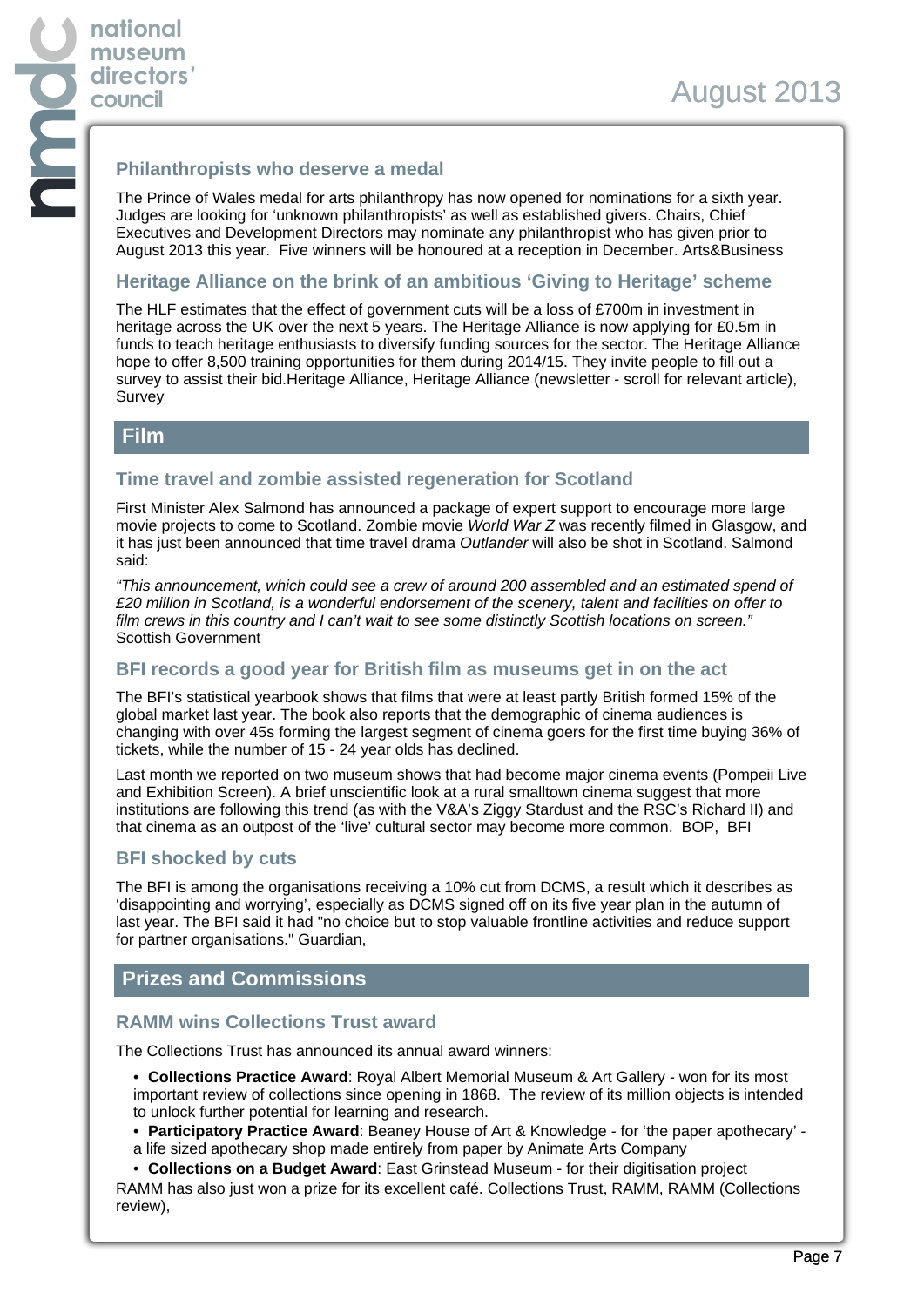## **Contemporary Art Society Announces shortlist**

The Contemporary Art Society offers an annual £60,000 prize for a museum to commission a work of contemporary art. A shortlist of four has just been announced for 2013: the Ashmolean, Birmingham Museums Trust, Hepworth Wakefield and the Scottish National Gallery of Modern Art. Museums Journal

### **Europa Nostra Annual Awards open**

Europa Nostra has announced the opening of its 2014 heritage award. Categories include conservation, research, dedicated service by individuals or organisations and education, training & awareness raising. There are up to six prizes of 10,000 euros in each category. The closing date for applications is 9th September 2013. Europa Nostra

# **Fiction touches history in new Artangel commissions**

Artangel commissions have a habit of touching some of the deeper mythologies of modern UK society, from Jeremy Deller's Battle of Orgreave to Michael Landy's Break Down. The first two winners of the new Artangel Open scheme, to create ten pieces of site-specific artwork in the UK, seem to echo this trend although the exact details are still under wraps. We are told that "Katrina Palmer's new project will excavate an undisclosed place in England through writing and installation" meanwhile Ben Rivers' work uses film and installation to tell stories from the margins of society. The date for the next round of Open has now been set as 28th February 2014. Artangel

## **St David Awards for achievement**

The Welsh Government has launched new awards for exceptional achievements by people in Wales. There are nine awards including ones for culture, enterprise, citizenship and innovation and technology. Nominations can be made between September and November this year, for first awards in Spring 2014. Welsh Government

# **Fighting History crime**

## **Help the Home Office with their crime survey**

The Home Office is asking museums and art galleries to take part in their Commercial Victimisation Survey 2013. The survey will explore the nature, extent and commercial cost of crime, and be used to discover where government support and advice could be most useful in preventing crime. The cultural and entertainment sectors are being included for the first time. Museums have already been selected for the survey, so the government request is simply that you fill in the questionnaire if contacted. Home Office, Gov.uk (past surveys)

### **V&A head of security warns against Chinese object thefts**

The V&A's Head of Security, Vernon Rapley, and Andy Bliss, the police officer responsible nationally for tackling heritage crime, have both expressed concern about the growing threat to Chinese collections from criminal gangs with links to China. Rapley said "We have a reliable source which strongly suggests that some criminal actions taking place against UK collections involve criminals in China. I am concerned that they may be commissioning people to commit crimes." There have been thefts and attempted thefts of Chinese objects at half a dozen museums over the past couple of years. The Art Newspaper

## **Cottage Museum reopens**

The Woodhall Spa Cottage museum, which shut after an arson attack last year, has now reopened. The museum is entirely volunteer run, and still seeking to raise another £0.5m for further development. Cottage Museum, Horncastle News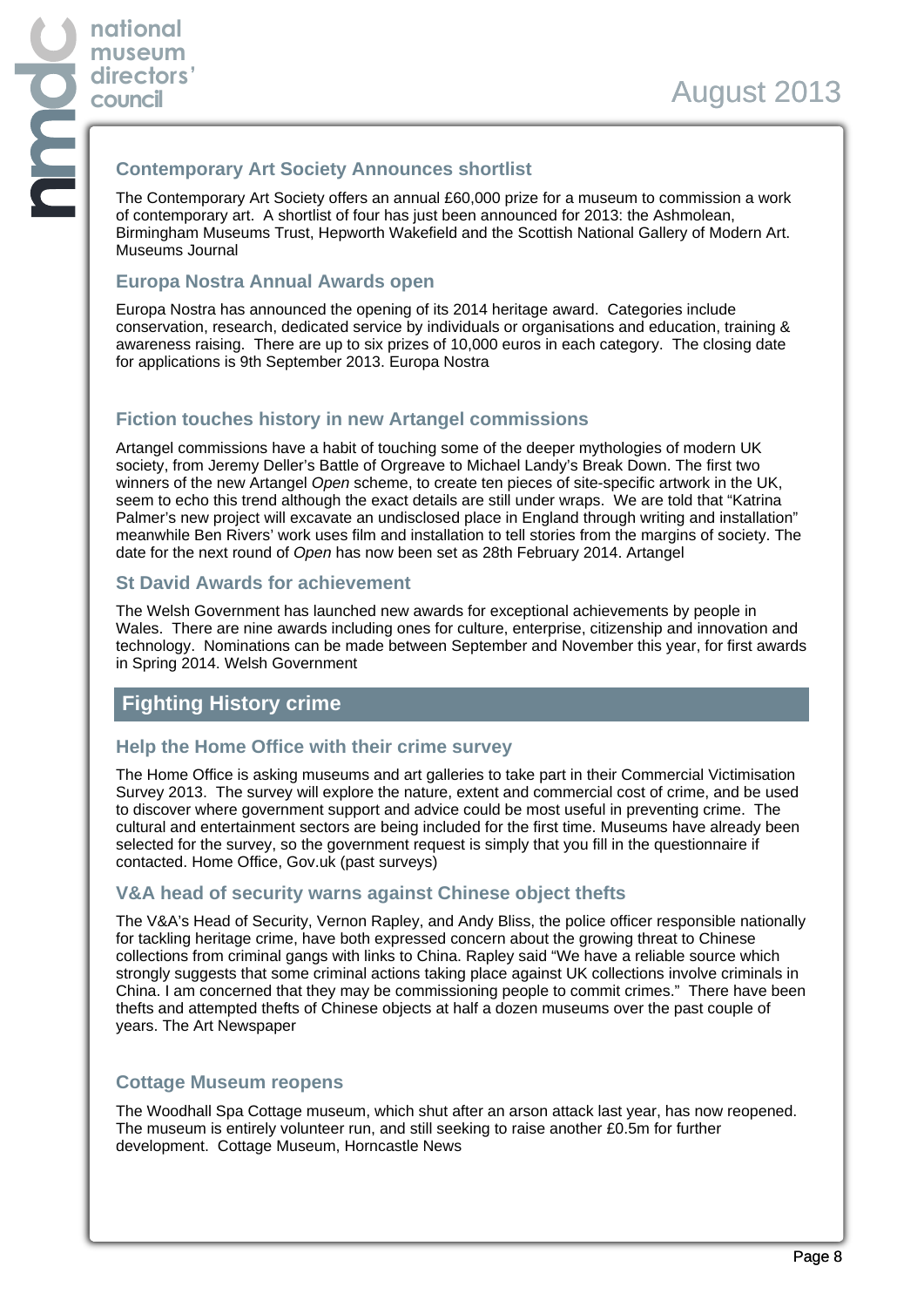## **New museums**

### **Bethlem Royal Hospital gets new 'Museum of the Mind'**

Bethlem Royal Hospital has had a museum for many years, holding some striking art created by some of its previous patients including Richard Dadd and Louis Wain. However the material is now being moved from a shabby 1960s administration block to a newly refurbished 1930s building with art deco features. The £4m revamp is being funded by various trusts and funds to create a new 'Museum of the Mind'. A £550k HLF contribution will create a new permanent exhibition celebrating the achievements of those living with mental ill-health. Museum of London e-muse, Bethlem Museum.

### **Dark, sweet and sticky fate planned for Pontefract**

Pontefract is historically at the centre of the UK's liquorice making industry, with sweet giants Tangerine and Haribo both still operating factories in the town. Now Pontefract Groups Together want to turn the town's magistrates court into a museum space celebrating the history of liquorice. Secretary of the group and former Labour MP Sir William O'Brien, said "Pontefract has a history of 400 years involvement with liquorice. It is renowned worldwide and we have nothing to show of that heritage and history and we consider it is time that was put right." BBC

## **From holy wells to satanic mills: HLF backs new museum for Flintshire**

The HLF has given a first round grant of £60,000 to help a history group put together a case for a further £900k HLF investment in a new heritage complex. Greenfield Valley Heritage Park currently has a small farm museum and some abbey ruins, but there is potential to create a far more substantial heritage attraction. Basingwerk Abbey was founded in 1131 next to St Winifride's healing well - then in the 18th century the area was a hive of mills as part of the Industrial Revolution. The site also wants to explore the story of London orphans sold to mill owners. BBC, Greenfield Valley, St Winifride's Well

### **New 1bn development to include brewing museum**

Wandsworth Council has signed off on a project to regenerate the site of the Ram Brewery. The project includes 661 new homes, a micro brewery and a brewing museum as well as 10,000sq m of leisure space. Tim Garnham, joint Chief Executive of the developers Minerva said, "We have worked hard to create a scheme which will showcase the site's heritage buildings as well as provide new public spaces, incorporating the restoration of the River Wandle and establish the High Street as the centre of Wandsworth." ALVA

## **Reopening of the Cuming Museum planned**

Southwark Council has announced plans to restore Old Walworth Town Hall, which contained the Cuming Museum and was devastated by fire earlier in the year. The museum space will be rebuilt, alongside a new library and performance spaces. In the meantime, Cuming Museum events continue at other venues in the borough. Museums Journal, Southwark Council (Cuming summer events), Southwark Council (new town hall planning document), The Walworth Society

#### **Archaeology roundup: the world's oldest clock and other interesting things we dug up in July**

A number of recently excavated objects hit the headlines during July. A 3000 year old gold torc found in boggy ground at Corrard in Co. Fermanagh has gone on display at Ulster Museum. Originally worn as an arm ring, the piece was tightening and stretched into a spring before being lost or deliberately discarded. Ulster Museum,

Even further back into prehistory, a calendar system from 10,000BC has been excavated in a Scottish field. It consists of twelve trenches and predates the previously oldest calendars, found in the Middle East, by five millennia. BBC

Meanwhile medieval ruins of a previously unknown large site have been discovered in Somerset, apparently laid to waste or abandoned well before the dissolution of the monasteries. Guardian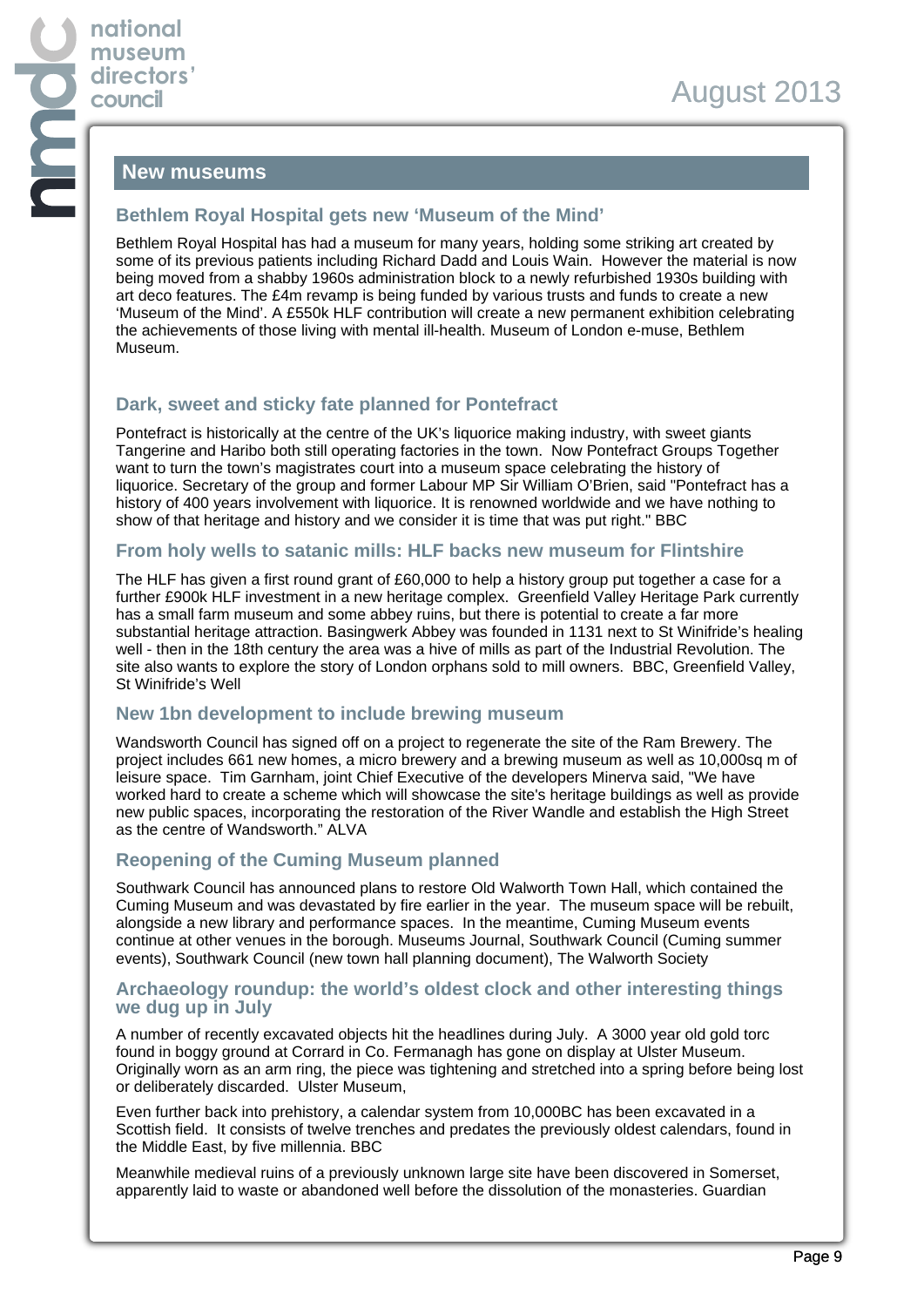**Also**: A volunteer army is being mobilised to map over 5,000 Iron Age hillforts. Despite their number, little academic work has been done on the hillforts which are up to 3,000 years old. The project is now open to volunteers online at Oxford University's School of Archeology. School of Archeology, BBC

# **Funding for Innovation**

### **New fund for digital innovation in Wales**

A new R&D fund has been opened to Welsh cultural organisations with a £400k funding pot. Museums and arts groups of all sizes are urged to collaborate with digital organisations to create proposals. The work is supported by Nesta, AHRC and the Arts Council of Wales, who hope it will allow them to pilot good ideas in the sector and see which work. They are in particular looking for new business models and greater audience reach. Themes which emerged as important to the sector in an original scoping exercise include:

- Social media interactivity
- Delivering content through digital platforms
- Giving archives greater reach through technology
- Mobile services
- Using digital for fundraising and sponsorship.

The deadline for application is September 9th. Arts Council of Wales, Nesta

#### **Solve the world's problems and become a millionaire with Nesta**

Nesta is in the early stages of organising a multi-million pound 'Challenge Prize' fund, which will reward people who come up with solutions to some of the world's most pressing problems. It will be launched in 2014, the 300th anniversary of the Longitude Prize, which won a London watchmaker a fortune when he solved the problem of accurate sea navigation. Nesta,

**Also:** The University of Cambridge has now digitised and published original inventions put forward for the Longitude Prize, plus other 18th century material including early pictures of Easter Island and its statues. Telegraph, Cambridge Digital Library

#### **HLF supports project to increase fundraising capacity for Welsh heritage organisations**

HLF has given the Wales Council for Voluntary Action initial support for a scheme to help raise fundraising capacity among Welsh heritage organisations. The project Giving the Past a Future sustainable heritage in Wales will support museums, libraries and archives as well as local history groups. WCVA's Sustainable Funding Officer Eileen Kinsman said, "The aim is to up-skill and increase the confidence…in fundraising of staff and volunteers, so that they can increase their organisations' funding from private donors, corporate sources, trusts and foundations."

WCVA are also running an initial survey to make sure the project meets the needs of heritage organisations. Take the Survey, WCVA

## **History meets Science**

### **National Heritage Science Forum launch**

A new group, the National Heritage Science Forum has been launched at the House of Lords. It encompasses all groups who are interested in technological and scientific work of relevance to the heritage sector. The group has formed in response to a 2005/6 Lords report, which highlighted:

- the lack of available new talent to replace retiring conservation scientists;
- the fragmentary nature of the sector, and
- the absence of strategic national priorities and vision.

AHRC has provided priming funds to create the forum. Further details are available from sarah.staniforth@nationaltrust.org.uk. National Heritage Science Forum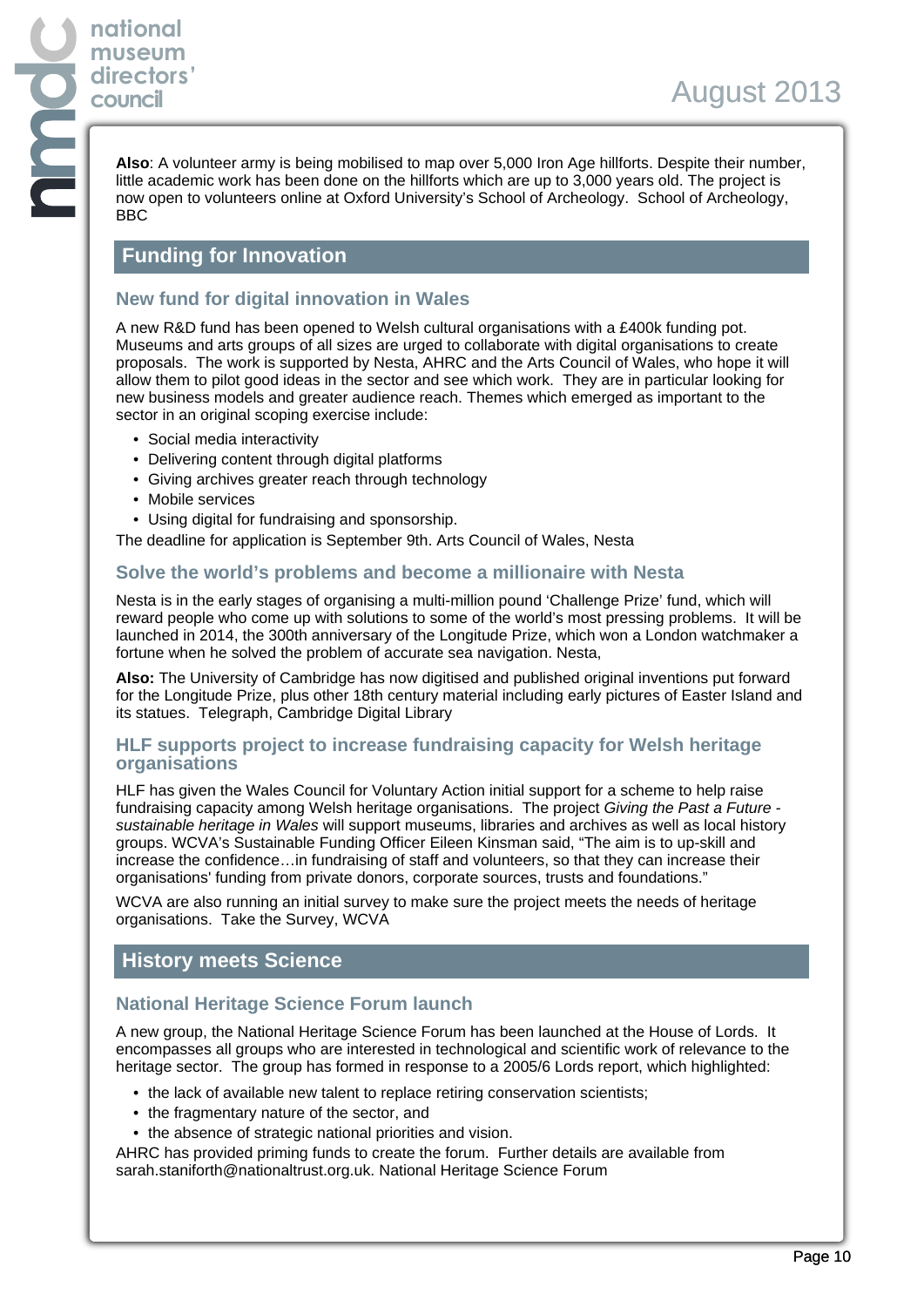## **How digitising Welsh Natural History is helping current science**

A history of change in the natural world is locked in museum collections, and curators are increasingly fielding enquiries from scientists wishing to track ecological developments over time. A blog for National Museums Wales explains how digitisation is helping make this information more accessible. National Museums Wales

# **Evaluation**

## **What to evaluate and how? - the Learning Museum handbook**

The Learning Museum, a European project, has produced a third report, focusing on what and how museums should evaluate. Intended as a handbook of good practice, it gives examples of evaluation driven by social, cultural, economic and environmental factors and includes examples from the V&A and Museum of East Anglian Life. The Learning Museum,

#### **Aspire's experiments in better evaluation**

Armed with a grant from Arts Council England, the Oxford Aspire group of museums has been running an excellent series of free events for museums to increase their resilience. Subjects have ranged from fundraising to more inventive venue hire. (Events continue here, but are currently sold out).

Now Aspire is evaluating its own success as a museum group using various innovative approaches including a survey of museum non-attenders and exit survey kiosks in many museums which have allowed them to capture what was previously a year's worth of data in only three months. As a university town, they have also looked at how to improve their offer to students. Oxford Aspire

### **Survey on skills in the Welsh heritage sector**

Creative & Cultural Skills and English Heritage will be conducting telephone research among Welsh cultural institutions on skills and workforce development issues in the sector. The results will be used to form a basis for shaping training, including a new qualification in Wales. Employers are encouraged to take part in the survey which will take about 20 minutes. At the time of going to press there was no web link for this project, but you can email samuel.mitchell@ccskills.org.uk for further details.

# **Health and happiness**

### **House of Lords debates Arts and Wellbeing**

A debate in the House of Lords on July 25th explored the link between arts, health, education, compassion and wellbeing. Many speakers were implicitly critical of government departments undervaluing culture except as an economic tool. The Earl of Clancarty said:

It is very difficult to persuade successive Governments of the case for art for its own sake... That obstacle characterises the overarching narrative driving most of the debate on the arts at Westminster, whereby the effects of the arts on education, well-being and health are still the justification for them…

Most other peers affirmed the countercultural questioning and humanising power of the arts, and their ability to give insight, while also drawing attention to immediate pragmatic benefits.

Labour peer Lord Howarth of Newport spoke about the growing evidence that those who participate in the arts and museums recover more quickly from illness, adding that "arts interventions in healthcare produce benefits in terms of shorter hospital stays, reduced pain, improved blood pressure in patients and less need for drugs, as well as finding that staff turnover was less where this was happening". He added that health policy had intermittently supported an 'arts for health' agenda since 2007, and that government should look more closely at this area.

Lord Storey spoke about the importance of arts for children in disadvantaged communities saying, "I have a message for Mr Gove. The attainment in maths and English of students who engage in the arts improves, particularly in the case of children from low-income families". He gave concrete examples from schemes in Liverpool, also praising Kids in Museums and Arts Council England's Artsmark.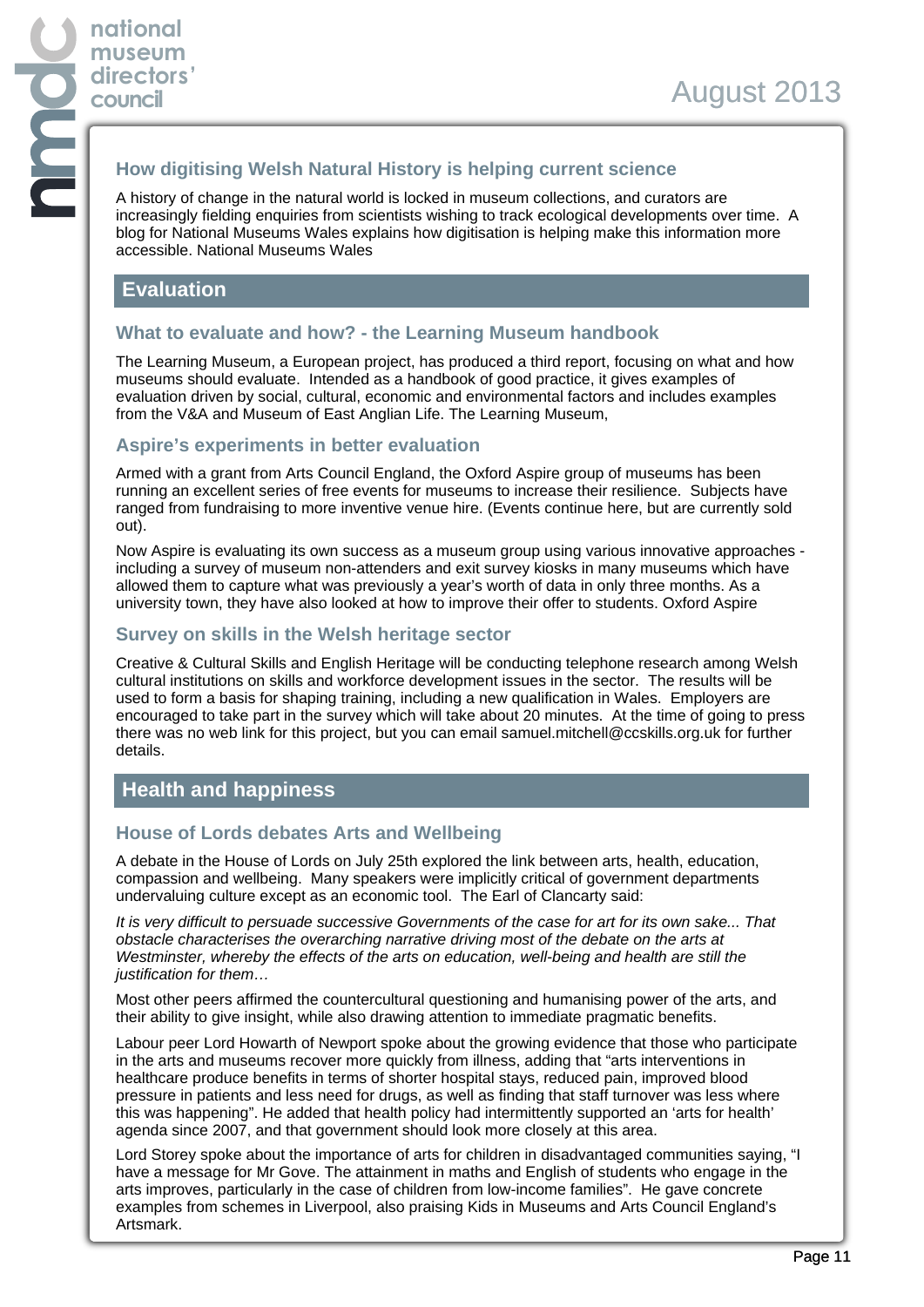Baroness Northover was the second peer to explore the importance of creativity for children, regardless of background, with reference to the birth of Prince George of Cambridge - who is both a prospective future monarch and the great-great-grandson of a Durham miner. She argued that it is vital for children to experience the arts at school, especially where they might not have the opportunity to develop a talent at home. Hansard

### **Happy museum produce short film**

The Happy Museum project has produced a short film to explain how their recipe for sustainability, greater museum participation and social good all fit together. Towards the beginning of the film there is also a demonstration of the remarkable things you can achieve with cardboard as the Beaney House of Art & Knowledge shows off its award-winning Paper Apothecary. Happy Museum

# **Heritage jazzes with High Streets**

# **'Cultural Destinations' funding stream launched**

Arts Council England and Visit England have launched a new funding scheme to support partnerships between cultural organisations and their local tourist boards. Cultural Destinations could create arts events and festivals, holiday packages and cultural experiences as well as training, audience and visitor research, and familiarisation visits. It is open to consortia made up of at least one cultural organisation and one tourism promoter. These can apply for grants from between £250,000 and £350,000 for projects that will run from March 2014 for a maximum of 3 years. Up to 15 consortia could benefit from the new fund. Arts Council, Visit England

# **English Heritage report links townscapes and shopping**

A new report by English Heritage, The Changing Face of the High Street: Decline and Revival, explores how towns with a strong heritage can continue to attract shoppers in the age of online retail and out of town supermarkets. It found that visitors are often seeking a leisure element as well as the opportunity to shop, and that smaller towns can craft their own heritage and shopping niche. English Heritage

**Also:** Visit England and National Parks England have signed a three year agreement to increase rural tourism. Visit England

#### **Southbank seeks truce with skateboarders as redevelopment plans withdrawn**

Since the Spring a potential David v Goliath standoff has been unfolding on London's Southbank. A plan for redevelopment of the cultural complex has threatened the skateboard park in one of the undercrofts with relocation to a smaller area. Skateboarders armed with petitions to Lambeth Council have reminded sympathetic passers-by that their unique space will probably be replaced by Starbucks.

Now the Southbank Centre's Artistic Director Jude Kelly has withdrawn redevelopment plans in favour of further talks with the skateboarders. 'No other cultural organisation in the world wants skateboarders around and actively looks after them,' she argues. 'We provide security, planning for the ramps and help organise events.'

Commercial units may be key to the affordability of the redevelopment, but speaking for the skateboarders Henry Edwards-Wood said "I hope this marks the beginning of a fightback against this drive to have more and more cafés and malls that make Britain into a dreary, bland shopping centre." Taitmail (Arts Industry), Evening Standard, Guardian

# **Events**

## **Advertise your courses, conference and training events**

The Museums Association is offering a new free system for museum organisations to add their courses, conferences training events for the sector. Simply add them to the website here. Museums Association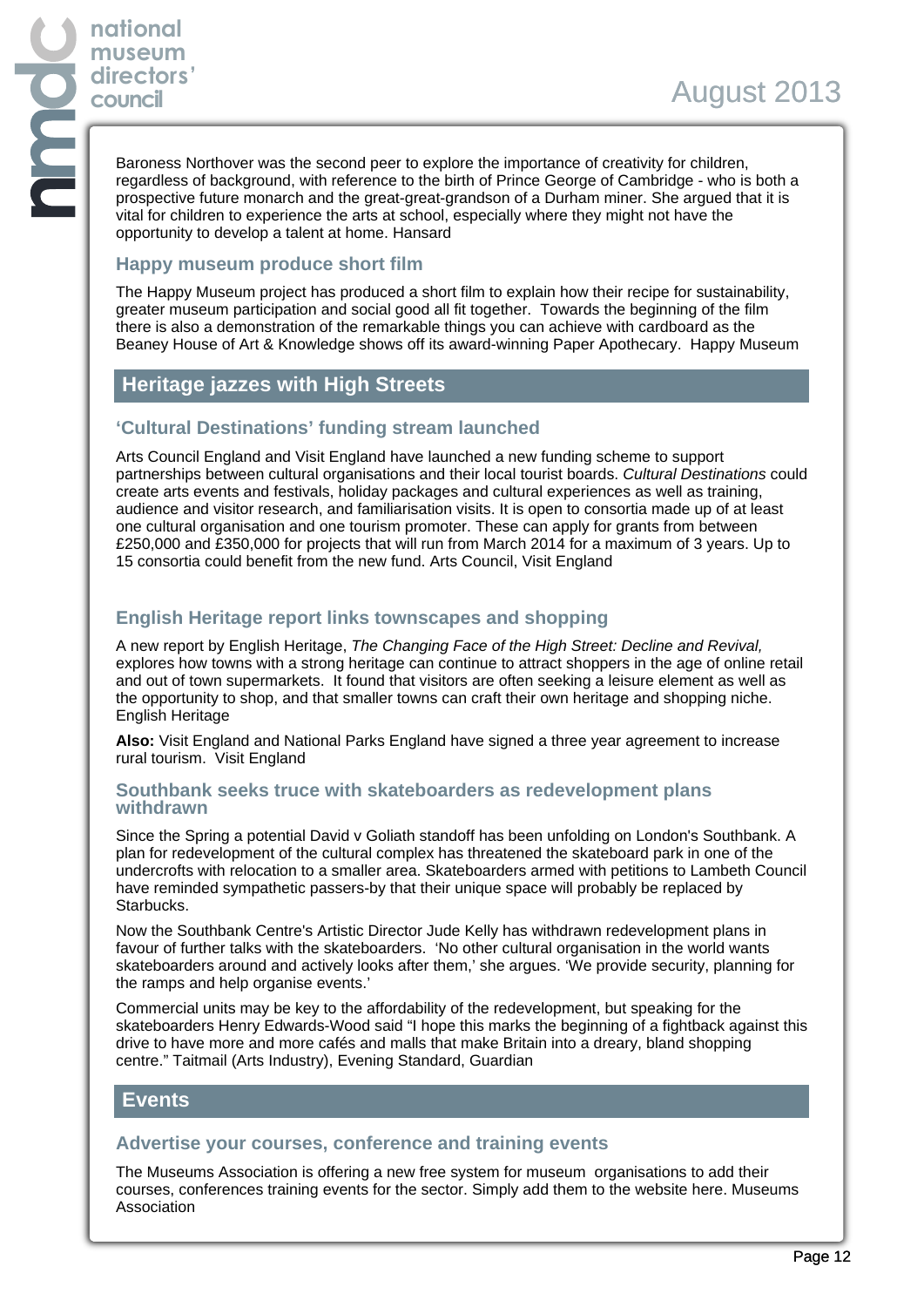### **Free audience research and evaluation projects in Wales**

Museum staff in Wales are invited to apply for one of two free workshops exploring audience research and evaluation, taking place in early September. Choose from event at Brecknock Museum and Art Gallery and Chirk Castle

## **Grants for places at the Museums Association conference**

A number of northern museum bodies are offering free places at the Museums Association's November conference. Grants from Museum Development North West are for first time attendees; those from other listed sources can be used for other major conferences, not just the MA conference. Museums Association, Museum Development North West, Midlands Federation, York Museums Trust, Scottish Museums Federation

### **Hidden Treasures festival takes visitors behind the scenes in August**

The Collections Trust and Independent are running a second year of their 'Hidden Treasures' events, in which the public are taken behind the scenes to see undisplayed objects in museums. The programme this year includes elephant skulls, mummy bandages and meteorites at Leeds Discovery Centre, an LGBT tour of the People's Museum in Manchester and 'folk art and decorated toilets' at Beamish. Events run from 22nd- 27th August. Additions to the programme were still being accepted in late July. Collections Trust, Independent

**Also:** Heritage Open Days run this year from 12th - 15th September. The database for participants is now open here. Heritage Open Days

# **Appointments**

The V&A's Design curator Abraham Thomas has been appointed new Director of the Sir John Soane Museum. He will take over the post in early December, and lead the museum as it continues with work to increase the museum's size. Sir John Soane's own apartments will be opened to the public for the first time since 1837. The Art Newspaper, Sir John Soane Museum

Clive Bannister, Chief Executive of Phoenix Group plc, has been appointed Chairman of Trustees of the Museum of London. He will take up the post in October. Museum of London

English Heritage is currently looking for new members for its advisory committee with expertise in either maritime heritage or local government historic environment management. Those interested should contact Stephanie.jenner@english-heritage.org.uk. The call for applications closes on 21st August. English Heritage

# **And finally….**

A museum in China has been forced to close after most of its exhibits turned out to be fakes. Things began to unravel for the Jibaozhai Museum after experts noticed that allegedly 4,000 year old ceramics were decorated with 20th century character scripts, and that five colour porcelain objects were dated hundreds of years before the invention of the technique.

Showing considerable sang froid, the museum's chief consultant Wei Yinjun pointed out that 'at least eighty' of the museum's 40,000 artefacts are genuine. The Telegraph does not mention whether Jibaozhai Museum is now seeking talks with Croydon Council. Telegraph

## **Jobs**

- Content Developer National Media Museum
- Assistant Conservator of Manuscripts and Printed Books University of Cambridge Museums
- Database Management Assistant National Portrait Gallery
- PhD studentship Imperial War Museum and King's College London
- Ceramics Residency V&A
- Head of Product Development and Licensing Natural History Museum
- Read a full list of jobs here